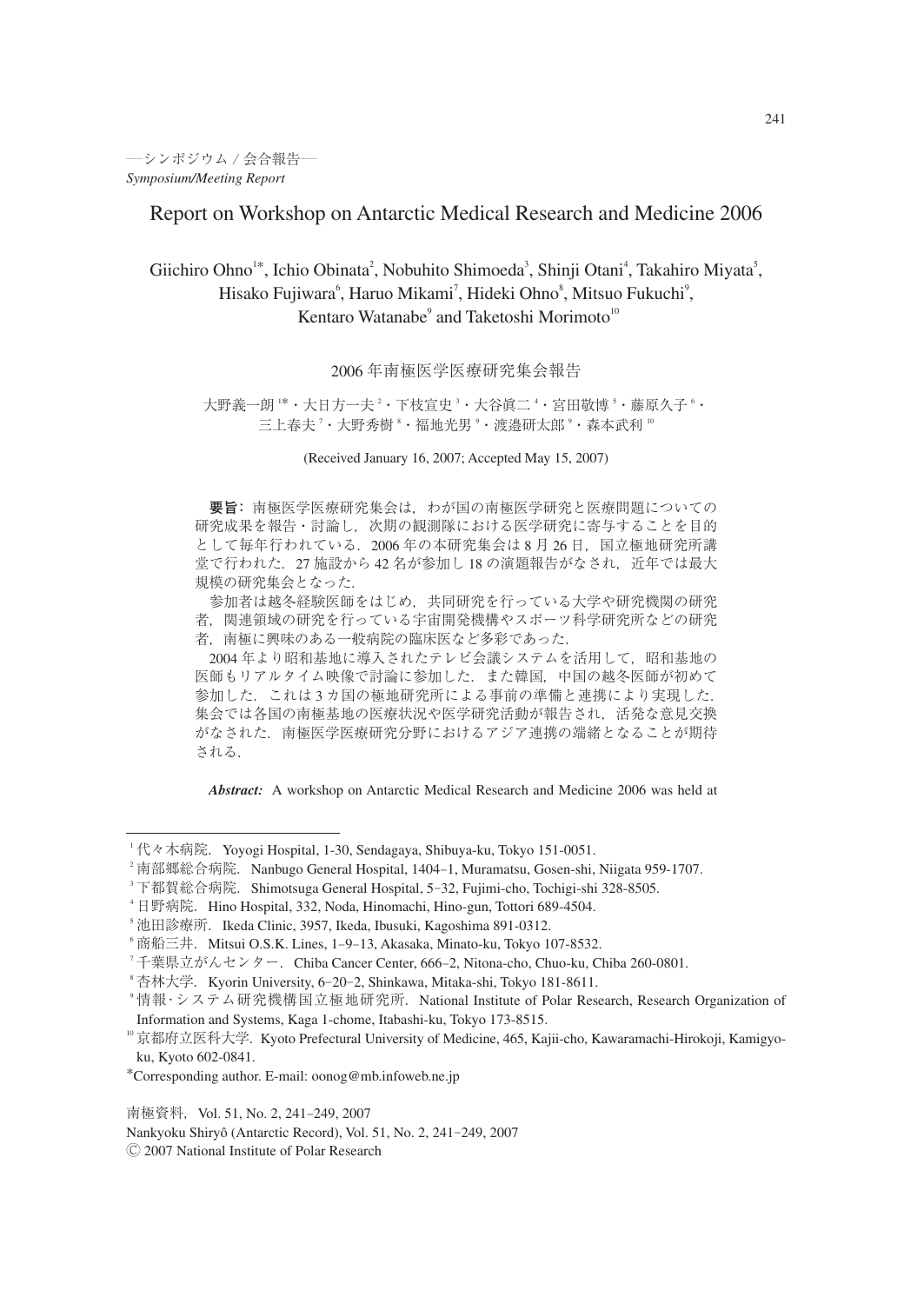#### 242 G. Ohno *et al*.

the National Institute of Polar Research (NIPR) on 26 August, 2006. Forty two participants from 27 institutes attended. The members consist of medical doctors with Antarctic experience, human biologists, research scientists in other fields, logistic staff members of the expedition and also medical doctors interested in Antarctica.

The current resident doctor at Syowa Station joined the discussion through a telecommunication system. Doctors with Antarctic experience from China and Korea also participated in the workshop. They gave presentations on their Antarctic activities, followed by an active discussion session.

Eighteen presentations were given on various topics, including the International Polar Year (IPY) 2007-2008 in medical research, space medicine, telemedicine, an international comparative study of medical operations, psychological surveys, Antarctic high-altitude medicine, Legionella surveillance and nutritional studies.

#### **1. Summary**

 The Japanese Workshop on Antarctic Medical Research and Medicine is held every year. This workshop is organized by the Japan Antarctic Medical Research Group (JAMRG) as an NIPR project. The purpose of the workshop is to discuss issues related to Japanese Antarctic medicine and to propose projects for the next expedition's medical research.

 The 2006 Workshop was held at the National Institute of Polar Research (NIPR) on 26 August, 2006. There were 42 participants from 27 institutes, making this meeting the largest in history to date. Participants included medical doctors with Antarctic experience or interested in Antarctica, human biologists and research scientists from other fields, including scientists from the Japan Aerospace Exploration Agency and the Japan Institute of Sports Sciences. As the workshop dealt with practical medical problems, logistic staff members of the expedition were also in attendance.

 The resident doctor at Syowa Station joined the discussion through a telecommunication system. JARE has been using the INTELSAT telecommunication system since 2004 to enable real time visual and sound communication for medical consultation between Japan and the Syowa Station.

 Eighteen presentations were reported on topics including the International Polar Year (IPY) in medical research, space medicine, telemedicine, an international comparative study of medical operations, psychological surveys, Antarctic high-altitude medicine, Legionella surveillance and nutritional studies. The abstracts follow this text.

 Doctors with Antarctic experience from China and Korea also participated in the workshop. They gave presentations on their Antarctic activities, followed by an active discussion session. This was our first occasion to discuss Antarctic medical problems with other Asian participants.

 In summary, this workshop grows larger every year and the experience will help to develop long-term cooperation among the Antarctic medical communities in Asia.

### **2. Outlines of presentations**

*2.1. International trends in Antarctic medical research—What kinds of issues are dealt with in SCAR and IPY? G. Ohno (Yoyogi Hospital and JARE-39)*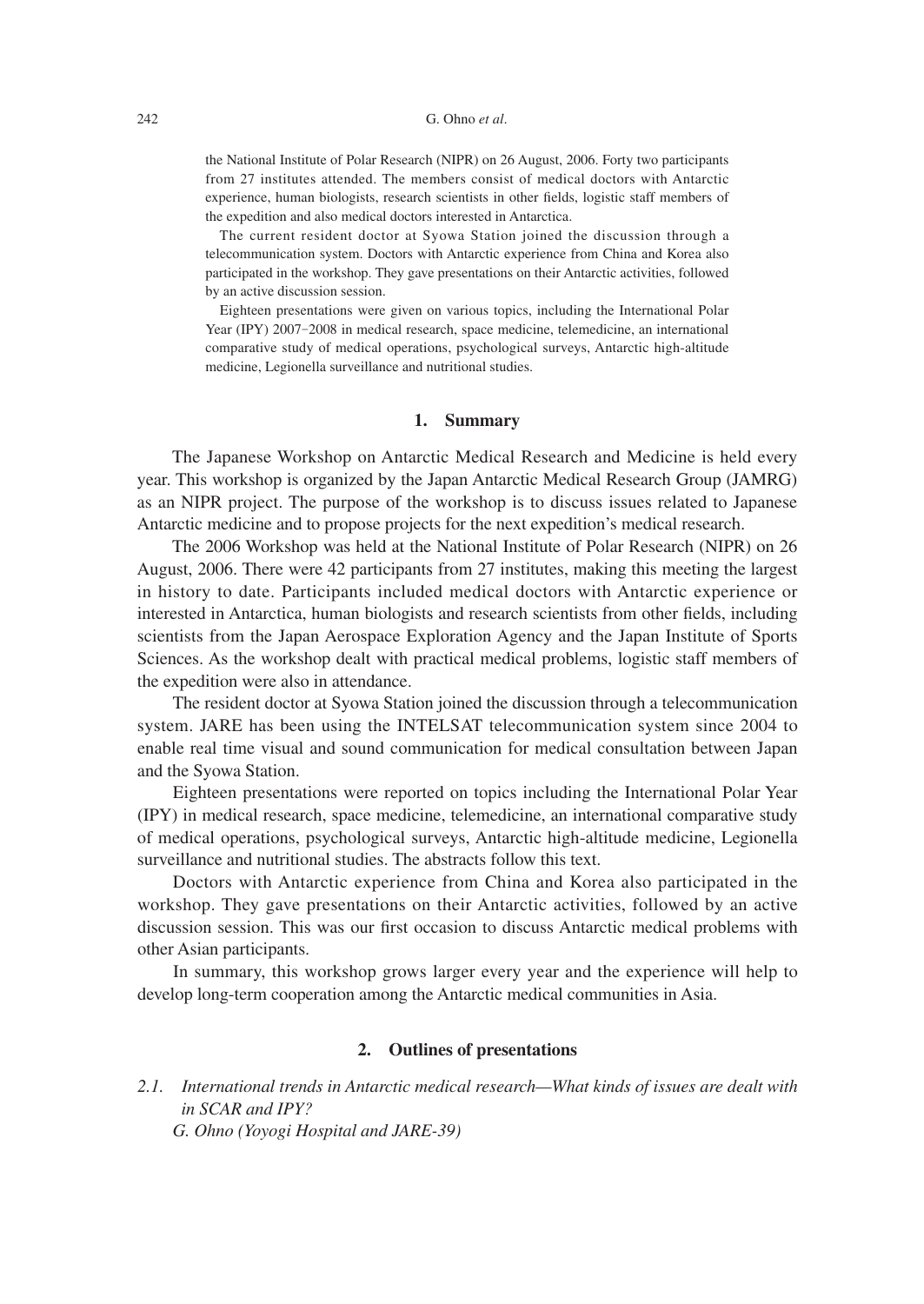| Table 1. Agenda of "Workshop on Antarctic Medical Research and Medicine 2006". |  |  |  |  |  |  |  |  |  |
|--------------------------------------------------------------------------------|--|--|--|--|--|--|--|--|--|
|--------------------------------------------------------------------------------|--|--|--|--|--|--|--|--|--|

 $O(1)$ 

#### **Workshop on Antarctic Medical Research and Medicine 2006** August 26 Saturday, 2006. From 10:00 to 19:00 at NIPR Tokyo

| Session: Prospective of Antarctic medical research<br>Chair. I. Obinata<br>International trends in Antarctic medical research — What kinds of issues are<br>1.<br>dealt with in SCAR and IPY?<br>G. Ohno<br>Space medicine vs. Antarctic medicine — The contact point and future<br>M. Murai<br>2.<br>Session: Medical reports of Asian Antarctic stations<br>Chair. K. Watanabe<br>International comparative study of medical services at Antarctic wintering over<br>3.<br>stations<br>Y. Hasegawa<br>Medical care on the Chinese National Antarctic Research Expedition<br>4.<br>H. Tong<br>5.<br>Medical conditions at King Sejong Station (KOR) and on King George Island<br>J.W. Hong<br>Session: Telemedicine<br>Chair. G. Ohno<br>Telemedical experiences at Syowa Station<br>M. Ochi<br>6.<br>7.<br>Possibility of medical health care support to Antarctic Syowa Station through the<br>Kagawa-Medical Internet Exchange System (K-MIX)<br>K. Hara<br>Session: Psychological survey in Antarctica<br>Chair. H. Fujiwara<br>Survey of the psychological state of the wintering party at Syowa Station<br>8.<br>T. Kuwabara<br>Seasonal changes in subjective sleep evaluation in Antarctica<br>A. Usui<br>9.<br>Why do you get into the lost position? $\overline{A}$ scientific analysis of disorientation<br>10.<br>T. Aoyama<br>Session: Other problems<br>Chair. T. Miyata<br>Analysis of nutrition during wintering over in Antarctica, and comparison among<br>11.<br>M. Nakao<br>different countries<br>12.<br>Legionella: Seeking the origin of Antarctic Legionella<br>N. Shimoeda<br>Possibility to evaluate health conditions by using plasma amino acids M. Horiuch<br>13.<br>Session: Human responses in Antarctic high altitude<br>Chair. H. Mikami<br>14.<br>A study of cardiovascular function in Antarctic highland<br>M. Ochi<br>15.<br>Human response at Antarctic high altitude - Dome F<br>K. Obinata<br>16.<br>Physiological responses at high altitude in Antarctica using different approaches<br>S. Otani |     | Opening remarks                                                              | IVI. FUKUCIII |
|---------------------------------------------------------------------------------------------------------------------------------------------------------------------------------------------------------------------------------------------------------------------------------------------------------------------------------------------------------------------------------------------------------------------------------------------------------------------------------------------------------------------------------------------------------------------------------------------------------------------------------------------------------------------------------------------------------------------------------------------------------------------------------------------------------------------------------------------------------------------------------------------------------------------------------------------------------------------------------------------------------------------------------------------------------------------------------------------------------------------------------------------------------------------------------------------------------------------------------------------------------------------------------------------------------------------------------------------------------------------------------------------------------------------------------------------------------------------------------------------------------------------------------------------------------------------------------------------------------------------------------------------------------------------------------------------------------------------------------------------------------------------------------------------------------------------------------------------------------------------------------------------------------------------------------------------------------------------------------------------------------------------------------------------|-----|------------------------------------------------------------------------------|---------------|
|                                                                                                                                                                                                                                                                                                                                                                                                                                                                                                                                                                                                                                                                                                                                                                                                                                                                                                                                                                                                                                                                                                                                                                                                                                                                                                                                                                                                                                                                                                                                                                                                                                                                                                                                                                                                                                                                                                                                                                                                                                             |     |                                                                              |               |
|                                                                                                                                                                                                                                                                                                                                                                                                                                                                                                                                                                                                                                                                                                                                                                                                                                                                                                                                                                                                                                                                                                                                                                                                                                                                                                                                                                                                                                                                                                                                                                                                                                                                                                                                                                                                                                                                                                                                                                                                                                             |     |                                                                              |               |
|                                                                                                                                                                                                                                                                                                                                                                                                                                                                                                                                                                                                                                                                                                                                                                                                                                                                                                                                                                                                                                                                                                                                                                                                                                                                                                                                                                                                                                                                                                                                                                                                                                                                                                                                                                                                                                                                                                                                                                                                                                             |     |                                                                              |               |
|                                                                                                                                                                                                                                                                                                                                                                                                                                                                                                                                                                                                                                                                                                                                                                                                                                                                                                                                                                                                                                                                                                                                                                                                                                                                                                                                                                                                                                                                                                                                                                                                                                                                                                                                                                                                                                                                                                                                                                                                                                             |     |                                                                              |               |
|                                                                                                                                                                                                                                                                                                                                                                                                                                                                                                                                                                                                                                                                                                                                                                                                                                                                                                                                                                                                                                                                                                                                                                                                                                                                                                                                                                                                                                                                                                                                                                                                                                                                                                                                                                                                                                                                                                                                                                                                                                             |     |                                                                              |               |
| sickness be predicted?<br>T. Maegawa<br>Introduction of JARE-48 medical team<br>18.<br>N. Shiga                                                                                                                                                                                                                                                                                                                                                                                                                                                                                                                                                                                                                                                                                                                                                                                                                                                                                                                                                                                                                                                                                                                                                                                                                                                                                                                                                                                                                                                                                                                                                                                                                                                                                                                                                                                                                                                                                                                                             | 17. | Is preliminary training for altitude acclimatization effective? Can mountain |               |

 Forty-five stations of 19 nations conduct Antarctic wintering over operations. The Expert Group on Human Biology & Medicine (EGHB&M) is the medical division of the Scientific Committee on Antarctic Research (SCAR). Japan has full membership of this group and actively participates. There are four subgroups in EGHB&M: telemedicine, psychology, operational medicine and physiology. The operational medicine group deals with issues such as medical screening, medical facilities, informed medical consent and medical evacuation.

 The International Congress on Circumpolar Health (ICCH) is another group conducting polar medical research. It consists of nations mainly operating in the Arctic. The problems discussed in the congress are human responses to the arctic environment and health issues of

 $M$  Eulorabi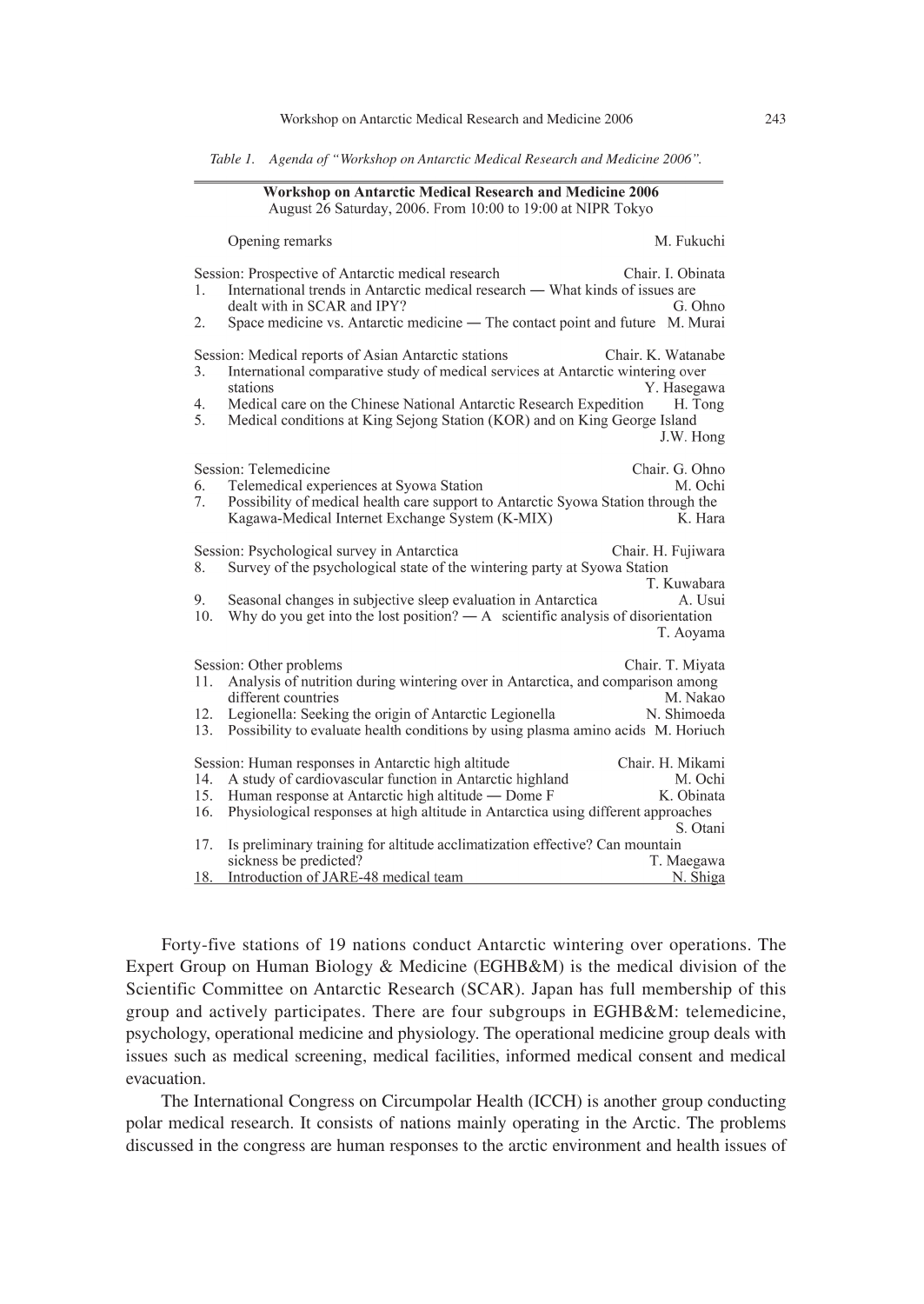Arctic indigenous populations. Japan has reported about its Antarctic activities at the ICCH.

 Much international cooperation is progressing for the International Polar Year (IPY) 2007-2008. The EGHB&M is setting about an umbrella project called "Taking the Antarctic and Arctic Polar Pulse (TTAAPP)". The researches within this project are very varied and include Antarctic multinational psychology research project, nutrition and body composition studies, long term medical survey, Concordia Station study, occupational health, the effects on man of geomagnetic variations of space weather, Dome A studies, telemedicine and respiratory system monitoring, seasonal activity variations and microbe monitoring on the Antarctic.

# *2.2. Space medicine vs. Antarctic medicine—The contact point and future M. Murai (Japan Aerospace Exploration Agency and JARE-26)*

 Expanding range and fields of activities have demanded that human beings adapt to many environments, including high mountains, deep seas, Antarctica and space.

 Factors affecting space medical problems include low and high gravity, low atmospheric pressure, irradiation, human interaction in isolated small groups and medical operations in space. Adaptation is also a matter of concern in space ship as in Antarctic stations. The progress of environmental control technology and more adaptations for abnormal environments have made it possible for humans to live in such adverse environments. On the other hand, adaptations are not always adequate for humans. Advanced adaptations can make it difficult to return to home society, both physically and mentally.

## *2.3. International comparative study of medical services at Antarctic wintering over stations*

### *Y. Hasegawa (Kobe Medical Center and JARE-46)*

 JARE has been conducting winter expeditions to Syowa Station since 1956. Recently, each team has had about 40 participants with two medical doctors. About 1500 personnel have wintered over since 1956. Overall, there have been 5747 medical cases: surgery and orthopedics 46%, internal medicine 23%, dentistry 12%, dermatology 8%, ophthalmology 6%, otolaryngology 3%, and psychiatry 2%.

 In 2005, we sent several questions to foreign Antarctic winter-over stations by e-mail and FAX, and conducted an international comparative study of wintering medical services in the Antarctica.

## *2.4. Medical care on the Chinese National Antarctic Research Expedition H. Tong (Renmin Hospital of Wuhan University and CHINARE-21)*

 The wintering over team of CHINARE 21th was based at Zhongshan station. The medical facilities on this base consist of an operating room, a treatment office, a dental chair, a small pharmacy and an X-ray apparatus. Routine physical and mental examinations were performed to monitor the physiological and psychological status of participants and to study the changes in nerve, endocrine and immunological functions. The commonest medical problems through one year were trauma, oral cavity disease, skin disease, digestive system disease and insomnia. Some members also showed emotional instabilities during the winter period.

An expedition was sent to Dome-A (80 $^{\circ}$  22' 00" S, 77 $^{\circ}$  21' 11" E, 4093 m H,  $-58.4^{\circ}$ C,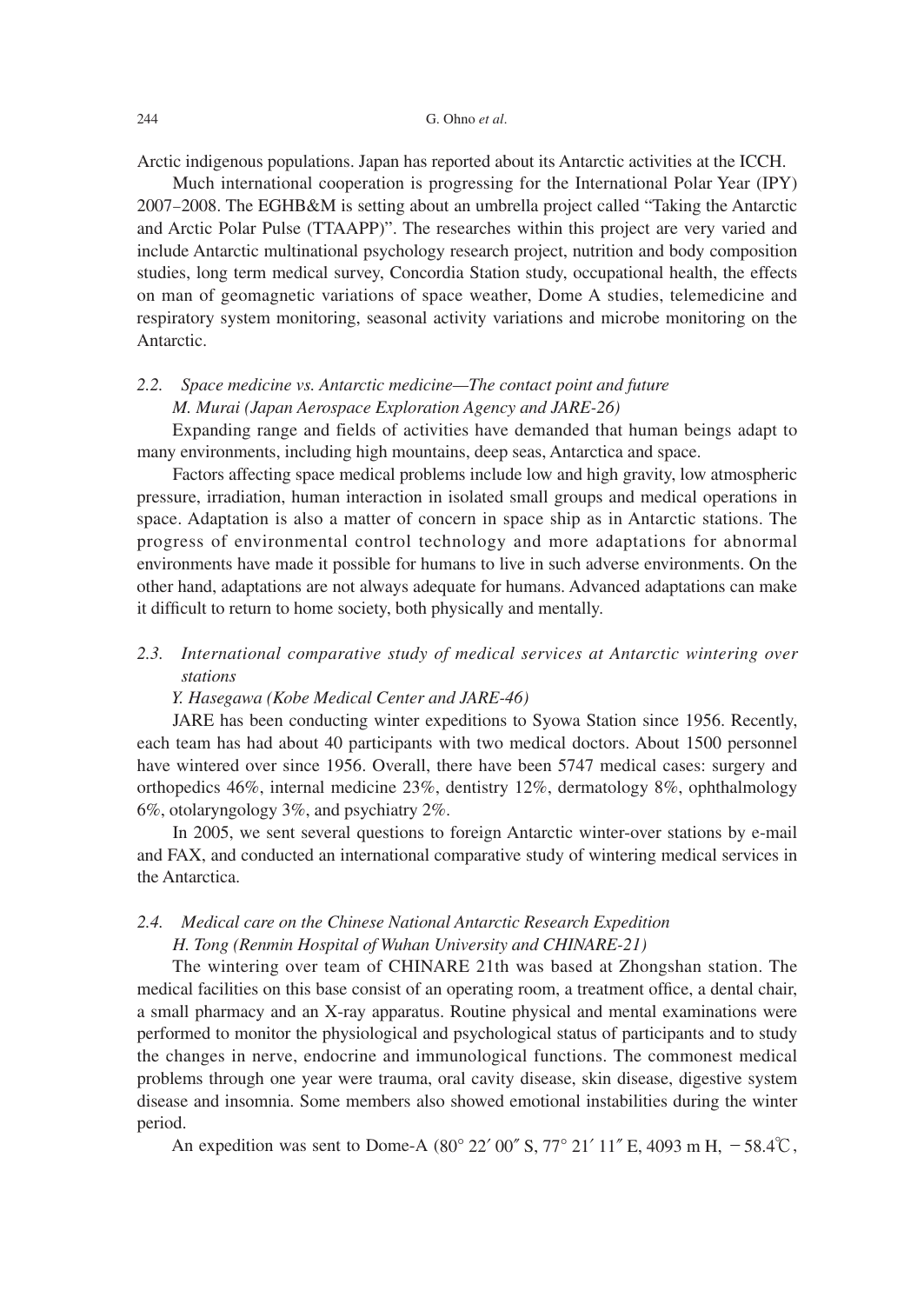Ave Tem) for 58 days. The members of this team consisted of 13 males, with an average age of 40. They had been cleared by screening examinations including cardiorespiratory function and had received high altitude land training for 2 weeks. However, with increase of altitude (especially over 3000 m), some members appeared to exhibit a high altitude syndrome. Monitoring of the physiological and mental status of members showed that as time went on some members suffered from anxiety, loneliness and fear. One participant presented with severe mountain sickness at over 4000 m, and was taken away by an international salvage airplane.

# *2.5. Medical conditions of King Sejong Station (KOR) and King George Island J.W. Hong (Woori Hospital and KOR 18th wintering over party)*

 The King Sejong Station of Korea is located on King George Island, in the South Shetland Islands. Nineteen doctors have participated in over-winter research parties from 1988 to 2005. Seven persons have been evacuated from Antarctica in 5 cases. One person died in December 2003 during a boat-wreck rescue of other members. There were 207 medical consultations in the 18th Wintering over team (Dec. 2004-Jan. 2006) and 1 evacuation case was required for a surgical operation.

 There are 8 winter-over stations and 1 temporary summer station on King George Island. We investigated the medical facilities at other stations by visiting and compared the differences between the real operation and the Council of Managers of National Antarctic Programs (COMNAP) homepage. Most of the stations, except the Brazilian Ferraz Station, depend on Chile's Frei Station because Frei Station has a medical X-ray system and aircraft.

 Two Argentines who fell into a crevasse in September 2005 died of their injuries. The dangerous conditions and the limitations of medical capabilities in Antarctica must have been emphasized by the accidents experienced by the teams from Korea and Argentina recently. This experience will be considered in improving the medical facilities at King Sejong Station and building a new Korean Antarctic station in the near future.

# *2.6. Telemedical experiences at Syowa Station M. Ochi (Wassamu Hospital and JARE-46)*

 Wintering over in Antarctica represents the most remote and inaccessible scenario imaginable for a physician. Telephone and facsimile communications between Antarctica and Japan have been used for years. From February 2004, INTELSAT connections were established at Syowa Station. We started telemedical consultations using a TV conference system *via* INTELSAT connections. These have provided vital links to specialists. E-mail and telephone consultations have also have been used. Telemedicine is a crucial link for specialists from the remote and inaccessible environment of Antarctica.

# *2.7. Possibility of medical health care support to Antarctic Syowa Station through the Kagawa-Medical Internet Exchange System (K-MIX)*

### *K. Hara (Kagawa University Hospital)*

 Kagawa Prefecture started the "Kagawa-Medical Internet Exchange System" (K-MIX, http://www.m-ix.jp/), an epoch-making image center project, in June 2003. This project is unique in that the network was developed on the general budget of Kagawa Prefecture, the first project of this kind in Japan led by the prefectural government. Kagawa Prefecture, the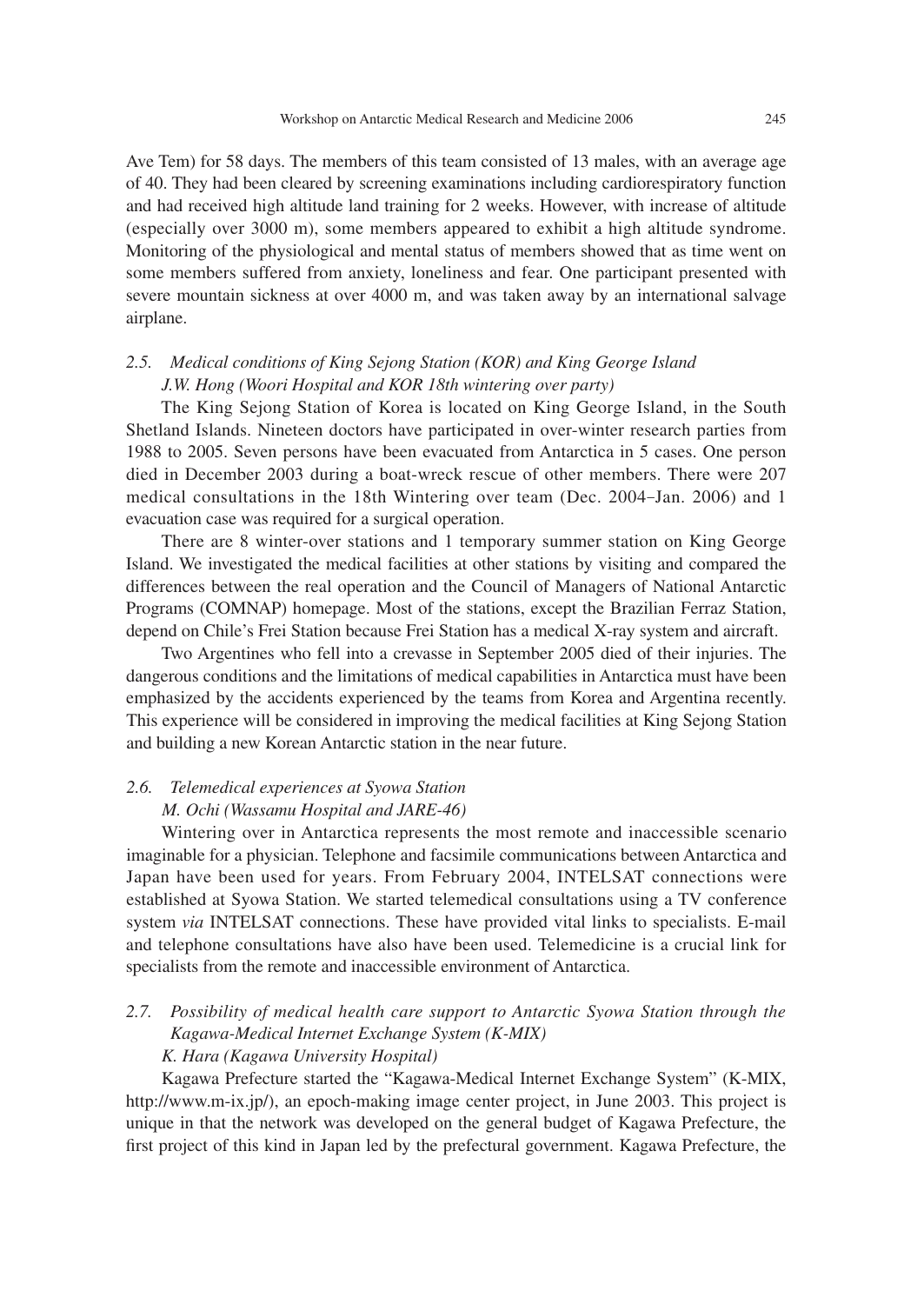### 246 G. Ohno *et al*.

Kagawa Medical Association and Kagawa University Hospital are working together on this project. Local telecommunication carriers (STNet) are in charge of the server management. This system has enabled medical organizations to send medical images easily as long as they are connected to the Internet, even from Antarctic Syowa Station. The number of medical facilities hoping to join this system has gradually increased and 56 facilities participate now. This telemedicine network will be very useful for the health care of personnel at Syowa Station in the future.

## *2.8. Survey of the psychological state of the wintering party at Syowa Station T. Kuwabara (Kyoto University)*

 The purpose of this survey was to investigate the psychological characteristics of the wintering party at Syowa Station, who must live in a closed world for long periods. We compared our results with those of two other countries.

 Participants were all members of the wintering party during the 45th and 46th Japanese Antarctic Research Expedition, 2004-2006. The survey was conducted using the Baum test and four questionnaires: PANAS, COPE, SHC, and TSPS. This set of psychological tests was performed six or seven times throughout the wintering period.

 *(1) International Comparisons*: The Japanese party scored lower on the positive affect scale than the Italian and Uruguayan parties and higher on the negative affect scale (PANAS). This implies that the Japanese culture, which has a life-style including many feelings of negativity, is the cause behind this sort of attitude. *(2) Annual Comparisons*: Half of the subjects suffered from sleep problems in the polar night. In the Baum test, the number of types of trees was increased at polar daybreak.

 External factors, individual traits, and interpersonal relationships all have a strong influence on the psychological conditions of members of an Antarctic wintering party. Moreover, we found that the feelings and ways of coping with stress varied depending on personality type. Understanding the members' psychological conditions is important for supporting their mental health.

## *2.9. Seasonal changes in subjective sleep evaluation in Antarctica A. Usui (University of Yamanashi)*

 Last year, we reported seasonal changes in the sleep phase, the phase of serum melatonin, and mood in Antarctica and Japan. In this study, seasonal changes in subjective sleep evaluation were investigated.

 Subjects were eight males (35.8 y/o) of JARE, and six females and four males (28.9 y/o) in Japan. The subjects filled out the OSA (Oguri, Shirakawa, and Azumi's) Sleep Inventory for more than one year. From this inventory, five sleep factors can be defined. These factors are as follows: Factor 1, sleepiness; Factor 2, sleep maintenance; Factor 3, anxiety; Factor 4, integrated sleep; Factor 5, sleep initiation. For each score, daily differences from individual annual averages were computed. Then, individual monthly averages were calculated. A oneyear cosine curve for each group was obtained by multiple regression. For the calculations, the months were converted to degrees. Each amplitude of the curve was statistically analyzed by ANOVA.

 In Antarctica, the Factor 2, Factor 3, and Factor 5 scores were lowest in midwinter. In Japan, Factor 5 score was lowest in summer.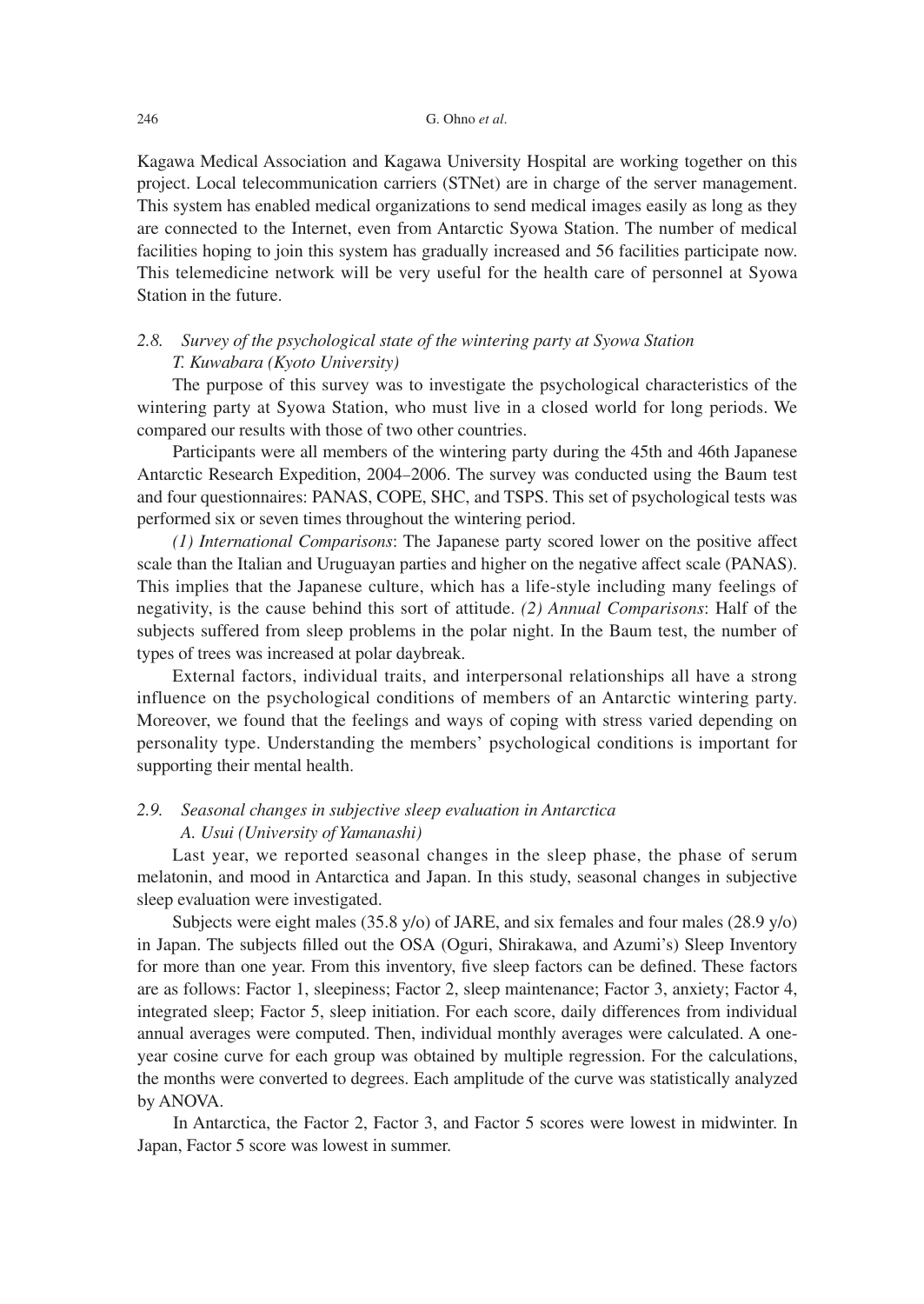### *2.10. Why do you get into the lost position?—A scientific analysis of disorientation T. Aoyama (Kansei University)*

 The lost position (LP) is the first or second most important reason for mountain accidents, and its incidence is increasing every year. LP is usually accompanied with wondering, illusion, hunger, and fear of death, which tend to cause other accidents. The background of LP is very difficult, in that many survivors say they never know why they fell into LP. Human errors are related to the ability for orientation, map reading, physical capacity, character and experience. Also, geographical features, weather, season and time influence LP. Experimental orienteerings were conducted in a poor visibility field with a map, but no compass. Under such situations with little information, participants tended to consider the trail as the most reliable basis and keep their direction by the relative position of destination to the path at the starting point, even though the path takes innumerable curves. And once LP happens, it is hard to recover and to obtain a correct orientation.

### *2.11. Analysis of nutrition during wintering over in Antarctica and comparison among different countries*

#### *M. Nakao (Kobe Women's Junior College)*

 The nutrition of wintering personnel at Syowa Station was analyzed. The analysis was performed employing digital images of all food consumed. Food consumption was estimated from the image. Energy and nutrient consumption were determined using food content software.

 The energy consumption throughout one year in 1998 was sufficient, compared with the nutritional standard for normal Japanese citizens. The proportion of protein and fat intake were higher and carbohydrate was lower than the nutritional standard. The consumption of Vitamin C, fiber and calcium showed insufficiency.

 Nutritional comparison was performed between the Korean and the Japanese teams during the first week in August of 2005 using the same method. We failed to analyze Korean food correctly, due to poor understanding of Korean recipes and ingredients.

 The digital image analysis of food was revealed to be a very useful method. However, to compare between nations it is necessary to understand the food culture of the foreign countries involved and to enhance cooperation among nations.

### *2.12. Legionella: Seeking the origin of Antarctic Legionella*

### *N. Shimoeda (Simotsuga General Hospital and JARE-43)*

 A microbiological study of the 24-hour circulating bath system at the Antarctic bases showed Legionella and other microorganisms. The circulating bath is known to have the potential to allow the growth of many microorganisms, including pathogenic bacteria such as Legionella. Legionellosis, which develops into severe pneumonia, may be difficult to manage in the Antarctic winter.

 We have conducted a microbiological study of the circulating bath system, from 1998 to 2004, at two Japanese Antarctic stations, Syowa Station and Dome Fuji base. The water at both stations is prepared by melting snow. Water samples, including the bath sink and the filter of the bath circulation system were collected and stored frozen or in cold storage. After bringing the samples back to Japan, examination revealed that specimens from both stations from the bath water and the filter of the water-supply system, showed positive results for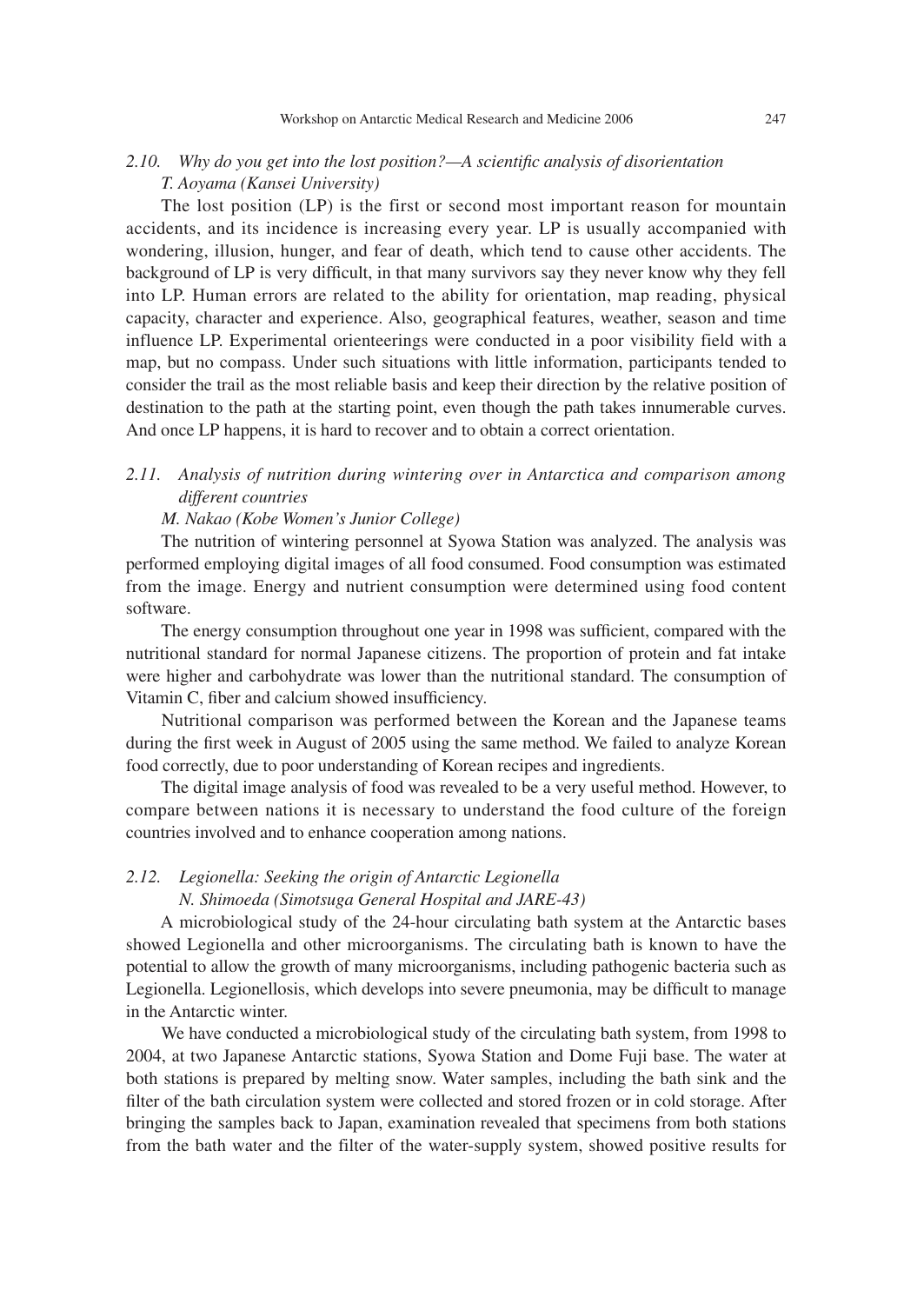#### 248 G. Ohno *et al*.

Legionella-specific DNA by the PCR method. These samples, however, were all negative when the culture method was employed to test for Legionellae. The results mean that contamination with the microbe has taken place, though the risk of legionella infections is still low. It is important to ensure the culture of Legionella in order identify the origin and transmission of the organism.

### *2.13. Possibility to evaluate health conditions by using plasma amino acids M. Horiuchi (Kagoshima University)*

 Amino acids (AAs) in plasma have been used for evaluating health conditions, such as liver dysfunction and malnutrition. During Antarctic wintering over, many studies regarding biochemical changes in plasma have been done, especially on thyroid hormones. However, AAs in plasma have not been analyzed. This report reveals an alteration of AAs in plasma during one-year residency in Antarctica, and the factors influencing the AAs are discussed.

 Most AAs showed no significant changes during the term. Eight AAs including arginine, ornithine, alanine, cystine, threonine, isoleucine, tyrosine and lysine were altered. To understand the cause of the alteration, we performed an animal experiment: AAs in plasma of mice exposed to ultraviolet irradiation were examined. Ultraviolet irradiation is an important environmental factor in Antarctica. We discuss the cause of the alteration of AAs found in one year residents in Antarctica, on the basis of the animal experiment.

## *2.14. A study of cardiovascular function in the Antarctic highland M. Ochi (Wassamu Hospital and JARE-46)*

 I have conducted three medical research studies during the winter-over period at Syowa Station and during an Antarctic highlands journey to Dome Fuji base: 1) Vital sign changes in the Antarctic highlands. 2) Atrial natriuretic polypeptide (ANP) and brain natriuretic peptide (BNP) change in the Antarctic highlands. 3) Holter ECG recording and analysis in the Antarctic. Many participants who have not been specially trained for activities at high altitude are at risk of physical problems, including cardiovascular disorders, when exposed to a high-altitude environment. The aim of my research is to study how to prevent and detect acute mountain sickness. Initial results show individual differences, but I conclude that the journey from Syowa Station to Dome Fuji base is safe. Complete analyses are now in progress.

## *2.15. Human response at Antarctic high altitude—Dome Fuji Station (Dome F) I. Obinata (Nanbugo General Hospital and JARE-44)*

 JARE manages Dome F base at S77, E39, and 3810 m a.s.l. with an average atmospheric pressure of around 600 hPa. Wintering over expeditions have been held there 4 times. The Dome F wintering team used a snow tractor approach from Syowa Station (S69, E39, 29 m a.s.l.) which took 3 weeks. The team had no symptoms of acute mountain sickness. It is concluded that a gradual approach allows adaptation to high altitude.

A decrease of arterial  $O<sub>2</sub>$  saturation and increase in average blood pressure were shown with altitude and these levels at arrival persisted for one wintering year without recovery to previous levels. The average pulse which increased about 20% compared with near sea level at arrival tended to calm down at the end of wintering. Periodic breathing (Cheyne-Stokes breathing) appeared frequently, about 10 to 80% a night. Body weight decreased until